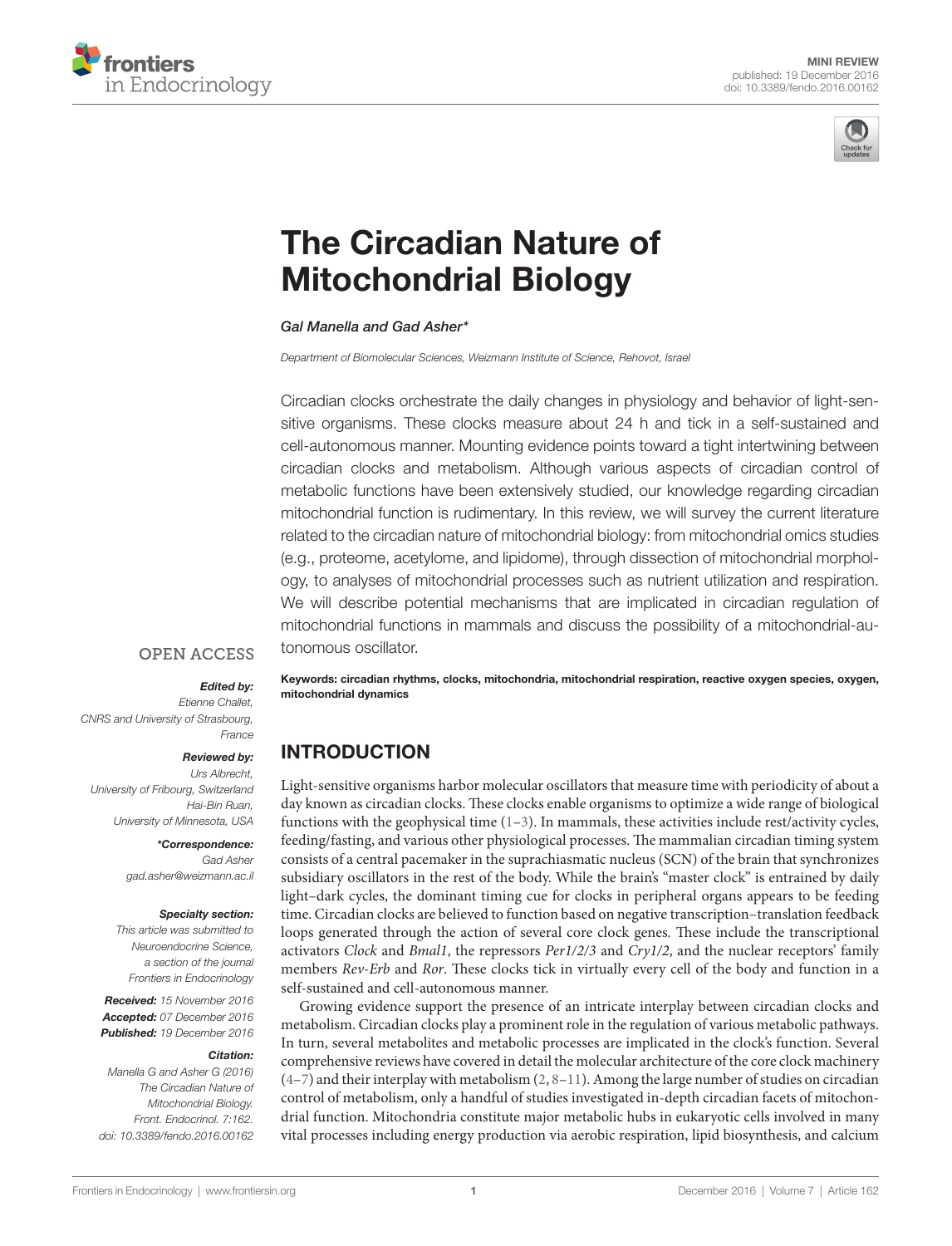homeostasis. It is, therefore, conceivable that some of these functions might be under circadian clock control.

We review herein the current literature related to the circadian nature of mitochondrial biology in mammals. We elaborate on potential mechanisms underlying circadian control of mitochondrial functions and discuss the possibility of a mitochondrialautonomous oscillator.

# CIRCADIAN RHYTHMS IN MITOCHONDRIAL COMPOSITION

Rhythmic changes in the proteome, acetylome, and lipidome of mitochondria were uncovered lately as detailed below. These changes are expected to support rhythms in mitochondrial functions.

#### The Mitochondrial Proteome

The mitochondrial proteome consists of several hundred different proteins ([12\)](#page-4-7). While the majority of the mitochondrial proteome is encoded by the nuclear genome ([13\)](#page-4-8) and transported into mitochondria via protein import machinery, only 13 protein-coding genes are transcribed and synthesized locally. Substantial daily changes in the mitochondrial protein composition were uncovered by whole liver proteomics ([14,](#page-4-9) [15\)](#page-4-10) and more recently by proteomic analyses of isolated mitochondria ([16\)](#page-4-11). In fact, over a third of the mitochondrial proteins accumulated in mitochondria in a daily manner ([16\)](#page-4-11). Notably, the vast majority of rhythmic proteins reached their zenith levels about the same time, during the early light phase. Further functional annotation of the rhythmic mitochondrial proteome evinced that key catabolic and oxidative functions of mitochondria exhibit diurnal oscillation ([16](#page-4-11)). Of note, several components of the pyruvate dehydrogenase complex (PDC) that catalyzes the rate-limiting step in mitochondrial carbohydrate metabolism accumulate early in the light phase. While carnitine palmitoyl-transferase 1 (CPT1), the rate-limiting enzyme in the entry of fatty acids into the mitochondrial matrix, oscillates with zenith levels between the late dark and early light phase.

Both transcriptional and posttranscriptional events can potentially account for the above-described changes in the mitochondrial proteome. Indeed, the transcript levels of several nuclear-encoded mitochondrial proteins are altered in clock genes mutant mice [\(17](#page-4-12), [18](#page-4-13)). Moreover, BMAL1 was shown to bind their promoters by ChIP ([19,](#page-4-14) [20\)](#page-4-15). However, global analysis evinced poor correlation between the phase of the mitochondrial proteome and its respective transcriptome ([16\)](#page-4-11). It is therefore likely that the observed daily changes in the mitochondrial proteome arise from posttranscriptional mechanisms such as rhythmic translation, protein import, and/or degradation. Future studies are expected to shed light on the contribution of these different mechanisms.

# The Mitochondrial Acetylome

Posttranslational modifications, such as phosphorylation, acetylation, and ubiquitinilation, control protein stability and activity. Global acetylome analysis of mouse liver identified daily changes in the acetylation status of many mitochondrial proteins [\(21](#page-4-16)). Remarkably, CLOCK-dependent acetylation sites were enriched for mitochondrial proteins including participants of the Krebs cycle and glutathione metabolism. Likewise, Peek and colleagues found that the acetylation status of many mitochondrial proteins differs between wild-type and BMAL1-deficient mice [\(22](#page-5-0)). For example, acetylation of fatty acid metabolism enzymes correlates with their activity and are BMAL1 dependant. In addition, the respiratory complex I is rhythmically acetylated, in accordance with changes in mitochondrial respiration [\(23](#page-5-1)). Overall, these results suggest that circadian clocks play a regulatory role in mitochondrial protein acetylation. It will be interesting to determine whether other posttranslational modifications of mitochondrial proteins, such as phosphorylation, are rhythmic as well, and further dissect their functional relevance.

### The Mitochondrial Lipidome

Lipids are the principal building blocks of biological membranes and among others define the physical qualities of mitochondrial membranes, as well as their protein content ([24\)](#page-5-2). In addition, lipids serve as a major energy source for mitochondrial respiration and some lipids are even synthesized in mitochondria. We recently applied high-throughput lipidomic analyses on isolated mitochondria from mouse liver to investigate the daily mitochondrial lipidome [\(25\)](#page-5-3). We found that about one third of the lipids in mitochondria exhibit daily rhythms. Both the composition and phase of the rhythmic lipids depend on feeding regimen (nighttime restricted vs. *ad libitum* feeding) and circadian clock (PER1/2 null vs. wild type mice). In *ad libitum* fed mice, the majority of mitochondrial lipids reach their peak levels at the transition between the light and the dark phase, while an opposite phase is observed in mice fed exclusively during the dark phase. By contrast, in the absence of the core clock proteins PER1 and PER2, the oscillating lipids exhibit a wide range of peak times without an overt phase, supporting a role for circadian clocks in coordination of mitochondrial lipid accumulation [\(25\)](#page-5-3). Likewise, mitochondrial fatty acid composition as well as their metabolism was reported to depend on BMAL1 ([22\)](#page-5-0). Future studies on these rhythmic lipids are expected to further clarify their relevance to the daily changes in mitochondrial morphology and function as detailed below.

# CIRCADIAN RHYTHMS IN MITOCHONDRIAL MORPHOLOGY

Mitochondrial dynamics, namely, changes in shape and size due to fission, fusion, and mitophagy, strongly affect mitochondrial function. In general, respiration is more efficient in fused mitochondria compared to fragmented mitochondria, primarily due to changes in nutrient availability ([26\)](#page-5-4).

Early electron microscopy works showed that the shape and volume of mitochondria change between the light and dark phase in rat hepatocytes ([27\)](#page-5-5). A recent study identified daily rhythms in mitochondrial dynamics in mouse liver and revealed that many genes participating in mitochondrial dynamics are expressed in a daily manner and are dependent on BMAL1 [\(20](#page-4-15)). Consequently,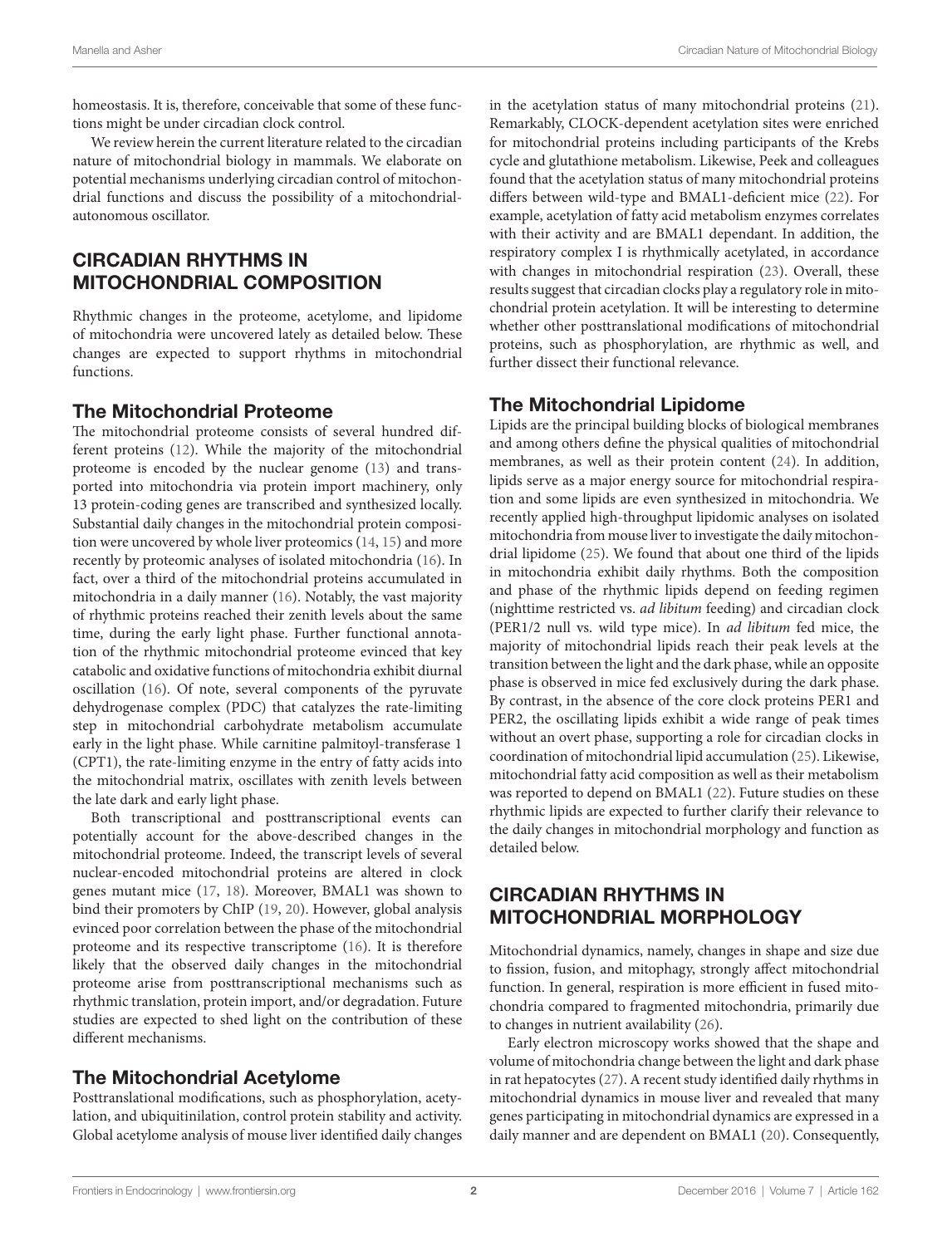mitochondria isolated from *Bmal1* liver-specific knockout mice are bigger, more rounded, and do not exhibit morphological changes throughout the day. Additionally, in the absence of *Bmal1*, mitochondria are more susceptible to oxidative stressrelated damage.

Dependency of mitochondrial morphology on clock genes was also reported in mouse skeletal muscle [\(28](#page-5-6)) and heart ([17\)](#page-4-12) and is linked to impaired mitochondrial function in these organs. Mitochondria in macrophages exhibit daily morphological changes *in vitro* as well [\(29](#page-5-7)). By contrast, the overall number of mitochondria, assessed by mitochondrial genome copy number, appears to be constant throughout the day and is independent of clock genes ([16,](#page-4-11) [17](#page-4-12), [20,](#page-4-15) [30](#page-5-8)). Collectively, these studies point to circadian regulation of mitochondrial dynamics, such as changes in mitochondrial mass and morphology, with major implications on mitochondrial function.

# CIRCADIAN RHYTHMS IN MITOCHONDRIAL NUTRIENT UTILIZATION AND RESPIRATION

A central function of mitochondria is energy production through nutrient oxidation, a process known as oxidative phosphorylation. Pyruvate and fatty acids are catabolized into acetyl CoA in the mitochondrial matrix through the action of the PDC and fatty acid oxidation (FAO), respectively. The acetyl groups are then fed into the Krebs cycle, and the process culminates with the transfer of acetyl-derived high-energy electrons along the respiratory chain. This process is coupled to production of ATP by the ATP synthase complex upon flux of protons through the inner mitochondrial membrane. In recent years, several studies tested the circadian control of mitochondrial nutrient utilization and respiration, using assays that measure oxygen consumption rate (OCR) in cultured cells and isolated mitochondria as detailed below. OCR measurements of synchronized C2C12 muscle cells in culture are rhythmic with  $~24$  h period [\(22](#page-5-0)). Similar results were obtained with HepG2 cells, albeit with a significantly shorter period (~15 h) [\(23\)](#page-5-1). Analysis of isolated hepatocytes from wildtype mice harvested in different times of the day revealed higher respiration levels during the dark phase compared to the light phase in the presence of pyruvate. These daily differences were diminished in hepatocytes derived from liver-specific BMAL1 deficient mice ([20](#page-4-15)).

Additional analyses of mitochondrial respiration were conducted with isolated mitochondria from mouse liver, muscle, and rat brain ([16,](#page-4-11) [22](#page-5-0), [28,](#page-5-6) [31\)](#page-5-9). Mitochondria isolated from livers of wild-type mice exhibit higher OCR than those of *Bmal1* knockout mice [\(22](#page-5-0)), *Bmal1* liver-specific knockout mice ([20\)](#page-4-15), and *Per1/2* double knockout mice ([16\)](#page-4-11). Likewise, measurements of FAO by [ 14C]-labeled fatty acid supplementation evinced that this property is also reduced in *Bmal1* knockout mice [\(22\)](#page-5-0). Experiments performed with mitochondria isolated from mice around the clock shed light on daily aspects of mitochondrial nutrient utilization. In the presence of succinate, the respiration of mitochondria is constant throughout the day [\(20](#page-4-15)) (Asher lab, unpublished data). By contrast, supplementation of FAO substrates such as palmitoyl-carnitine and palmitoyl-CoA + carnitine results in rhythmic respiration with zenith level early in the light phase, in accordance with CPT1 protein levels. Carbohydrates (i.e., pyruvate and malate) utilization is rhythmic as well, but peaks later during the light phase ([16](#page-4-11)). The differences in peak time of mitochondrial respiration in experiments conducted with isolated mitochondria [\(16](#page-4-11)) vs. hepatocytes ([20\)](#page-4-15) might reflect the role of mitochondrial extrinsic cellular mechanism in controlling mitochondrial respiration. Remarkably, these daily rhythms in mitochondrial respiration are strongly influenced not only by the molecular circadian clock but also by nutrition type (e.g., high fat diet) and eating pattern (i.e., nighttime restricted feeding). Each of these factors differentially affects the overall level, rhythm, and phase of oscillation for several mitochondrial enzymes and the processing of their respective substrates ([16\)](#page-4-11).

Taken together, these studies suggest that mitochondrial respiration exhibits daily rhythms that are dependent on the molecular clock, nutrients, feeding pattern, and diet composition.

# OXYGEN AND MITOCHONDRIAL RHYTHMICITY

Reactive oxygen species (ROS) are byproducts of mitochondrial oxidative activity. The ROS hydrogen peroxide  $(H_2O_2)$  is scavenged by the peroxiredoxins (Prx's) protein family members, which are reversibly oxidized to generate Prx-SOH. Upon high peroxide concentration, a hyperoxidized form of Prx, namely,  $Prx-SO<sub>2</sub>$ , accumulate and can then be reduced by sulfiredoxin (Srx). Prx3, the mitochondrial isoform of Prx, exhibits daily oscillations in its oxidation state. These oscillations are dependent on Srx levels in mitochondria, which are rhythmic as well and are regulated through its mitochondrial import and degradation ([32\)](#page-5-10). The regulation on Srx is ROS dependent and therefore generates a metabolic feedback loop between ROS levels Prx3 and Srx. Of note, the oscillations in Prx3-SO<sub>2</sub> levels were shown to play an important role in rhythmic production of corticosterone from cholesterol in the adrenal gland mitochondria [\(33](#page-5-11)).

Oxygen is obligatory for mitochondrial aerobic respiration, and recent studies identified a reciprocal interplay between oxygen and the circadian clock [\(34](#page-5-12)[–36](#page-5-13)). Rhythmic oxygen levels reset circadian clocks through HIF1α ([34\)](#page-5-12). Concomitantly, clock genes in concert with HIF1α regulate mitochondrial respiration upon changes in oxygen levels ([35\)](#page-5-14). Thus, both hands, namely, ROS and hypoxia, appear to intertwine with circadian control of mitochondrial function.

# THE SCN CLOCK AND MITOCHONDRIAL FUNCTION

Several studies examined mitochondrial activity of SCN neuron in the context of circadian clock function. Notably, SCN cells exhibit daily rhythms in cytochrome *c* oxidase activity and mitochondrial membrane potential [\(37](#page-5-15)). Moreover, studies with SCN astrocytes identified circadian oscillation in calcium release from mitochondria [\(38,](#page-5-16) [39](#page-5-17)). These rhythms have been linked to oscillations in extracellular ATP concentration, which appear to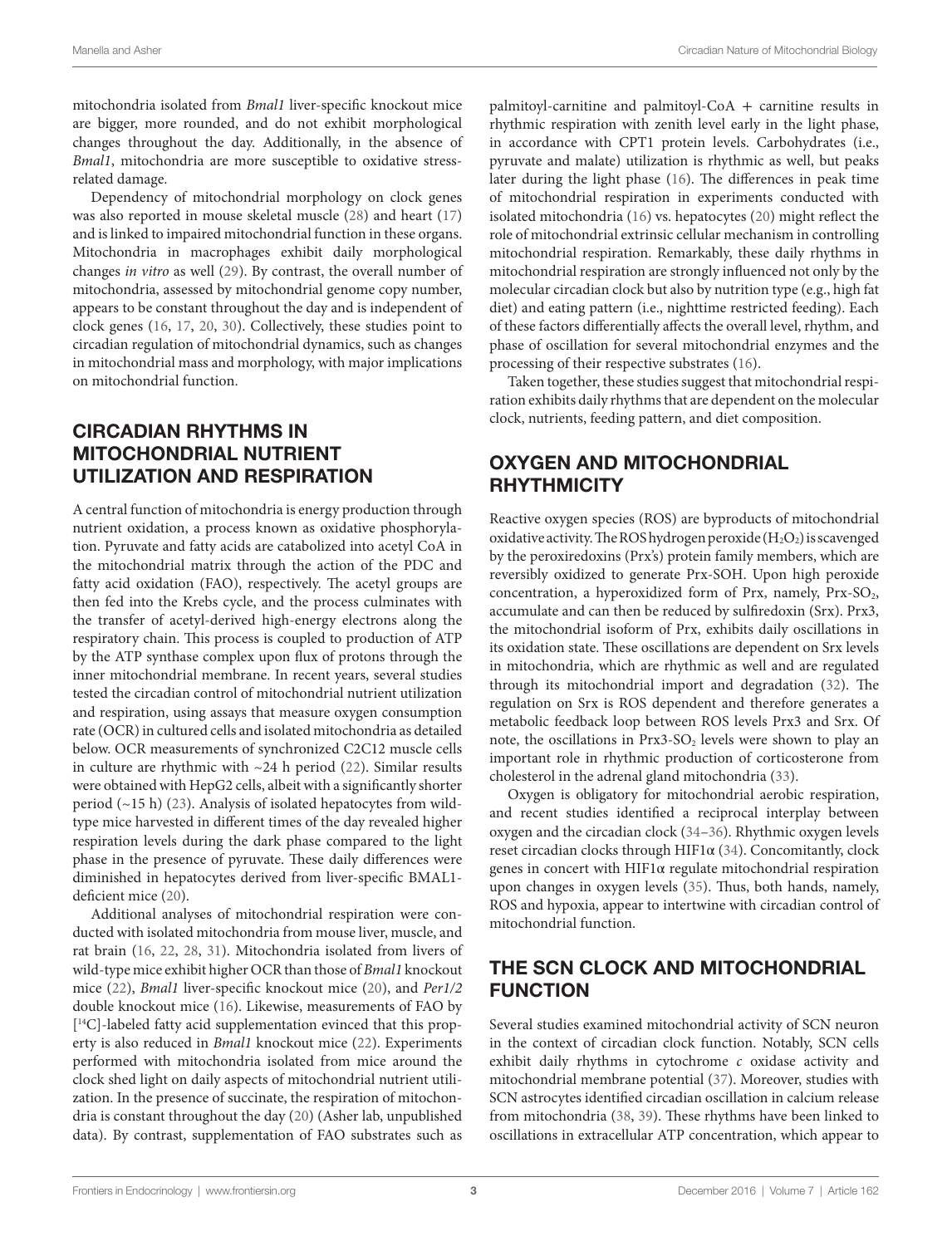play a role in coupling of SCN neurons ([38,](#page-5-16) [39](#page-5-17)). Furthermore, treatment of mice with the mitochondrial toxin 3-nitropropionic acid results in disruption of SCN clock outputs, as monitored by behavioral rhythms and *ex vivo* reporter measurements ([40\)](#page-5-18).

# AUTONOMOUS MITOCHONDRIAL **RHYTHMS**

Mitochondria are considered as successors of ancient aerobic bacteria, consumed by an early eukaryotic predator cell over 1.5 billion years ago ([41](#page-5-19)). This theory, known as endosymbiotic theory, proposes that mitochondria were once independent free-living organisms and possessed the full machinery for survival and reproduction. However, throughout evolution, some of their capabilities have been lost or transferred to the host cell. It is possible that the mitochondrial ancestor has possessed some kind of an oscillator to temporally coordinate contradictory metabolic processes. As such, even the simplest mitochondria-possessing cells, i.e., the budding yeast, present oscillations in mitochondrial oxidative activity ([42](#page-5-20)). The "yeast metabolic cycle" shares some conserved characteristics with the circadian clock ([42](#page-5-20), [43](#page-5-21)), although its period is only of few hours. Given the high conservation of mitochondrial rhythms from yeast to mammals, and the observed rhythms in ROSrelated mitochondrial enzymes, it is tempting to speculate that mitochondria harbor their own autonomous clocks. Along this line, a self-sustained transcription-independent mitochondrial

oscillator has been suggested in the form of  $Prx3-SO<sub>2</sub>(32)$  $Prx3-SO<sub>2</sub>(32)$  $Prx3-SO<sub>2</sub>(32)$ , yet so far, its independency from the transcription–translation-based clock has not been established.

# SUMMARY AND OPEN QUESTIONS

In this review, we discussed daily rhythmicity in mitochondrial composition, morphology, and function alongside their underlying regulatory mechanisms (**[Figure 1](#page-3-0)**). As shown, experiments performed with different clock mutant models support the potential role of circadian clocks in control of mitochondrial rhythmicity. However, it cannot be excluded that some of these effects are attributed to specific clock genes irrespective of their function within the core clock oscillator. In this respect, CRY proteins were reported to localize also in mitochondria; however, their specific mitochondrial function is unknown ([44\)](#page-5-22).

Another question is whether mitochondrial rhythmicity is achieved through systemic cues (such as feeding–fasting or rest–activity cycles) or via cell-autonomous mechanisms. It is likely that both scenarios co-regulate mitochondrial homeostasis throughout the day. In this conjuncture, experiments addressing mitochondrial function in cultured cells support a cell-autonomous effect on mitochondrial function. Whereas experiments with mice show that feeding rhythms are sufficient to restore some mitochondrial functions even in the absence of a functional clock. Remarkably, the ability of mitochondria to preserve functional differences when isolated in different hours



<span id="page-3-0"></span>FIGURE 1 | Schematic depiction of key input mechanisms that participate in regulation of various circadian mitochondrial outputs. ROS, reactive oxygen species; FAO, fatty acid oxidation.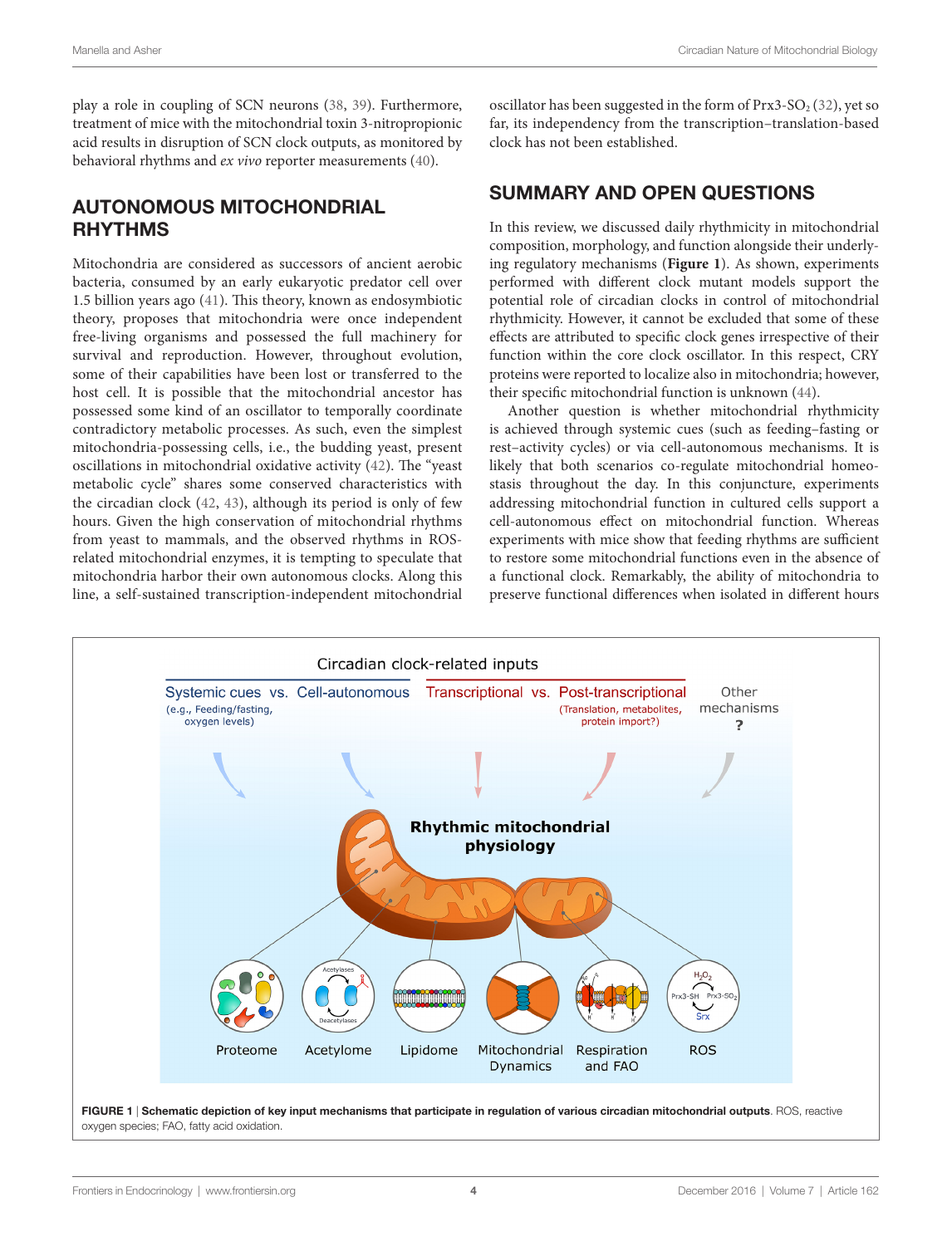of the day indicates that these alterations are not simply because of daily changes in substrate availability, but rather due to an inherent change in mitochondrial composition.

The lack of phase correlation between the mitochondrial proteome and its respective transcriptome [\(16](#page-4-11)) is another puzzling point. This finding highlights the importance of posttranscriptional mechanisms in control of mitochondrial protein homeostasis throughout the day. Recently, translation efficiency was reported to exhibit daily rhythms, specifically with respect to genes implicated in mitochondrial function ([45,](#page-5-23) [46](#page-5-24)). An additional potential mechanism involves rhythmic regulation of protein import into mitochondria. Mitochondrial import machinery consists of several membrane protein complexes, such as the translocase of the outer (TOM) and translocase of the inner (TIM) mitochondrial membranes. Many subunits of TOM and TIM complexes are rhythmic in mitochondria ([16\)](#page-4-11). Moreover, the assembly of these complexes is regulated by several kinases, including casein kinase (CK) 1 and 2 [\(47](#page-5-25), [48\)](#page-5-26), which are widely recognized as regulators of circadian rhythmicity ([49\)](#page-5-27). Interestingly, cardiolipin lipids that are known to stabilize the import protein complexes [\(24](#page-5-2)) are also rhythmic in mitochondria isolated from mouse liver ([25,](#page-5-3) [50\)](#page-5-28). Given that the majority of mitochondrial proteins accumulate early in the light phase ([16\)](#page-4-11), it is presumable that the import machinery is gated to this time of the day and therefore dictate the daily changes in the mitochondrial proteome and function.

# **REFERENCES**

- <span id="page-4-0"></span>1. Asher G, Schibler U. Crosstalk between components of circadian and metabolic cycles in mammals. *Cell Metab* (2011) 13(2):125–37. doi:[10.1016/j.](https://doi.org/10.1016/j.cmet.2011.01.006) [cmet.2011.01.006](https://doi.org/10.1016/j.cmet.2011.01.006)
- <span id="page-4-4"></span>2. Bass J. Circadian topology of metabolism. *Nature* (2012) 491(7424):348–56. doi:[10.1038/nature11704](https://doi.org/10.1038/nature11704)
- <span id="page-4-1"></span>3. Mohawk JA, Green CB, Takahashi JS. Central and peripheral circadian clocks in mammals. *Annu Rev Neurosci* (2012) 35:445–62. doi[:10.1146/](https://doi.org/10.1146/annurev-neuro-060909-153128) [annurev-neuro-060909-153128](https://doi.org/10.1146/annurev-neuro-060909-153128)
- <span id="page-4-2"></span>4. Dardente H, Cermakian N. Molecular circadian rhythms in central and peripheral clocks in mammals. *Chronobiol Int* (2007) 24(2):195–213. doi:[10.1080/07420520701283693](https://doi.org/10.1080/07420520701283693)
- 5. Feng D, Lazar MA. Clocks, metabolism, and the epigenome. *Mol Cell* (2012) 47(2):158–67. doi:[10.1016/j.molcel.2012.06.026](https://doi.org/10.1016/j.molcel.2012.06.026)
- 6. Partch CL, Green CB, Takahashi JS. Molecular architecture of the mammalian circadian clock. *Trends Cell Biol* (2014) 24(2):90–9. doi:[10.1016/j.](https://doi.org/10.1016/j.tcb.2013.07.002) [tcb.2013.07.002](https://doi.org/10.1016/j.tcb.2013.07.002)
- <span id="page-4-3"></span>7. Dibner C, Schibler U. Circadian timing of metabolism in animal models and humans. *J Intern Med* (2015) 277:513–27. doi[:10.1111/joim.12347](https://doi.org/10.1111/joim.12347)
- <span id="page-4-5"></span>8. Marcheva B, Ramsey KM, Peek CB, Affinati A, Maury E, Bass J. Circadian clocks and metabolism. *Handb Exp Pharmacol* (2013) 217:127–55. doi:[10.1007/978-3-642-25950-0\\_6](https://doi.org/10.1007/978-3-642-25950-0_6)
- 9. Bailey SM, Udoh US, Young ME. Circadian regulation of metabolism. *J Endocrinol* (2014) 222(2):R75–96. doi:[10.1530/JOE-14-0200](https://doi.org/10.1530/JOE-14-0200)
- 10. Asher G, Sassone-Corsi P. Time for food: the intimate interplay between nutrition, metabolism, and the circadian clock. *Cell* (2015) 161(1):84–92. doi:[10.1016/j.cell.2015.03.015](https://doi.org/10.1016/j.cell.2015.03.015)
- <span id="page-4-6"></span>11. Reinke H, Asher G. Circadian clock control of liver metabolic functions. *Gastroenterology* (2016) 150(3):574–80. doi[:10.1053/j.gastro.2015.11.043](https://doi.org/10.1053/j.gastro.2015.11.043)
- <span id="page-4-7"></span>12. Cotter D, Guda P, Fahy E, Subramaniam S. MitoProteome: mitochondrial protein sequence database and annotation system. *Nucleic Acids Res* (2004) 32(Database issue):D463–7. doi:[10.1093/nar/gkh048](https://doi.org/10.1093/nar/gkh048)

Bass and colleagues [\(22](#page-5-0)) proposed another model wherein circadian clocks generate oscillations in NAD<sup>+</sup> levels, a cofactor for Sirtuin, a family of NAD<sup>+</sup>-dependent deacetylases, among them the mitochondrial SIRT3. Thus, NAD<sup>+</sup> serves as a metabolic link between circadian clocks and mitochondrial function through NAD<sup>+</sup> and SIRT3-dependent deactylation. In support of this model, they reported that reduction in mitochondrial activity in the absence of BMAL1 could be rescued by restoring NAD<sup>+</sup> levels.

Future studies are expected to shed light on many of these and other open questions that are related to the circadian nature of mitochondrial biology.

### AUTHOR CONTRIBUTIONS

GM and GA wrote the manuscript together.

### ACKNOWLEDGMENTS

We apologize to all colleagues whose work could not be cited due to space limitations. We are grateful to R. Aviram for her valuable comments on the manuscript. GA is supported by the Israel Science Foundation (ISF 138/12), the European Research Council (ERC-2011 METACYCLES 310320). GA is recipient of the EMBO young investigator award and incumbent of the Pauline Recanati career development chair.

- <span id="page-4-8"></span>13. Taanman J-W. The mitochondrial genome: structure, transcription, translation and replication. *Biochim Biophys Acta* (1999) 1410(2):103–23. doi[:10.1016/](https://doi.org/10.1016/S0005-2728(98)00161-3) [S0005-2728\(98\)00161-3](https://doi.org/10.1016/S0005-2728(98)00161-3)
- <span id="page-4-9"></span>14. Mauvoisin D, Wang J, Jouffe C, Martin E, Atger F, Waridel P, et al. Circadian clock-dependent and -independent rhythmic proteomes implement distinct diurnal functions in mouse liver. *Proc Natl Acad Sci U S A* (2014) 111(1):167– 72. doi[:10.1073/pnas.1314066111](https://doi.org/10.1073/pnas.1314066111)
- <span id="page-4-10"></span>15. Robles MS, Cox J, Mann M. In-vivo quantitative proteomics reveals a key contribution of post-transcriptional mechanisms to the circadian regulation of liver metabolism. *PLoS Genet* (2014) 10(1):e1004047. doi:[10.1371/journal.](https://doi.org/10.1371/journal.pgen.1004047) [pgen.1004047](https://doi.org/10.1371/journal.pgen.1004047)
- <span id="page-4-11"></span>16. Neufeld-Cohen A, Robles MS, Aviram R, Manella G, Adamovich Y, Ladeuix B, et al. Circadian control of oscillations in mitochondrial rate-limiting enzymes and nutrient utilization by PERIOD proteins. *Proc Natl Acad Sci U S A* (2016) 113(12):E1673–82. doi:[10.1073/pnas.1519650113](https://doi.org/10.1073/pnas.1519650113)
- <span id="page-4-12"></span>17. Kohsaka A, Das P, Hashimoto I, Nakao T, Deguchi Y, Gouraud SS, et al. The circadian clock maintains cardiac function by regulating mitochondrial metabolism in mice. *PLoS One* (2014) 9(11):e112811. doi:[10.1371/journal.](https://doi.org/10.1371/journal.pone.0112811) [pone.0112811](https://doi.org/10.1371/journal.pone.0112811)
- <span id="page-4-13"></span>18. Gong C, Li C, Qi X, Song Z, Wu J, Hughes ME, et al. The daily rhythms of mitochondrial gene expression and oxidative stress regulation are altered by aging in the mouse liver. *Chronobiol Int* (2015) 32(9):1254–63. doi[:10.3109/](https://doi.org/10.3109/07420528.2015.1085388) [07420528.2015.1085388](https://doi.org/10.3109/07420528.2015.1085388)
- <span id="page-4-14"></span>19. Koike N, Yoo SH, Huang HC, Kumar V, Lee C, Kim TK, et al. Transcriptional architecture and chromatin landscape of the core circadian clock in mammals. *Science* (2012) 338(6105):349–54. doi[:10.1126/science.1226339](https://doi.org/10.1126/science.1226339)
- <span id="page-4-15"></span>20. Jacobi D, Liu S, Burkewitz K, Kory N, Knudsen NH, Alexander RK, et al. Hepatic Bmal1 regulates rhythmic mitochondrial dynamics and promotes metabolic fitness. *Cell Metab* (2015) 22(4):709–20. doi[:10.1016/j.cmet.2015.08.006](https://doi.org/10.1016/j.cmet.2015.08.006)
- <span id="page-4-16"></span>21. Masri S, Patel VR, Eckel-Mahan KL, Peleg S, Forne I, Ladurner AG, et al. Circadian acetylome reveals regulation of mitochondrial metabolic pathways. *Proc Natl Acad Sci U S A* (2013) 110(9):3339–44. doi[:10.1073/pnas.](https://doi.org/10.1073/pnas.1217632110) [1217632110](https://doi.org/10.1073/pnas.1217632110)